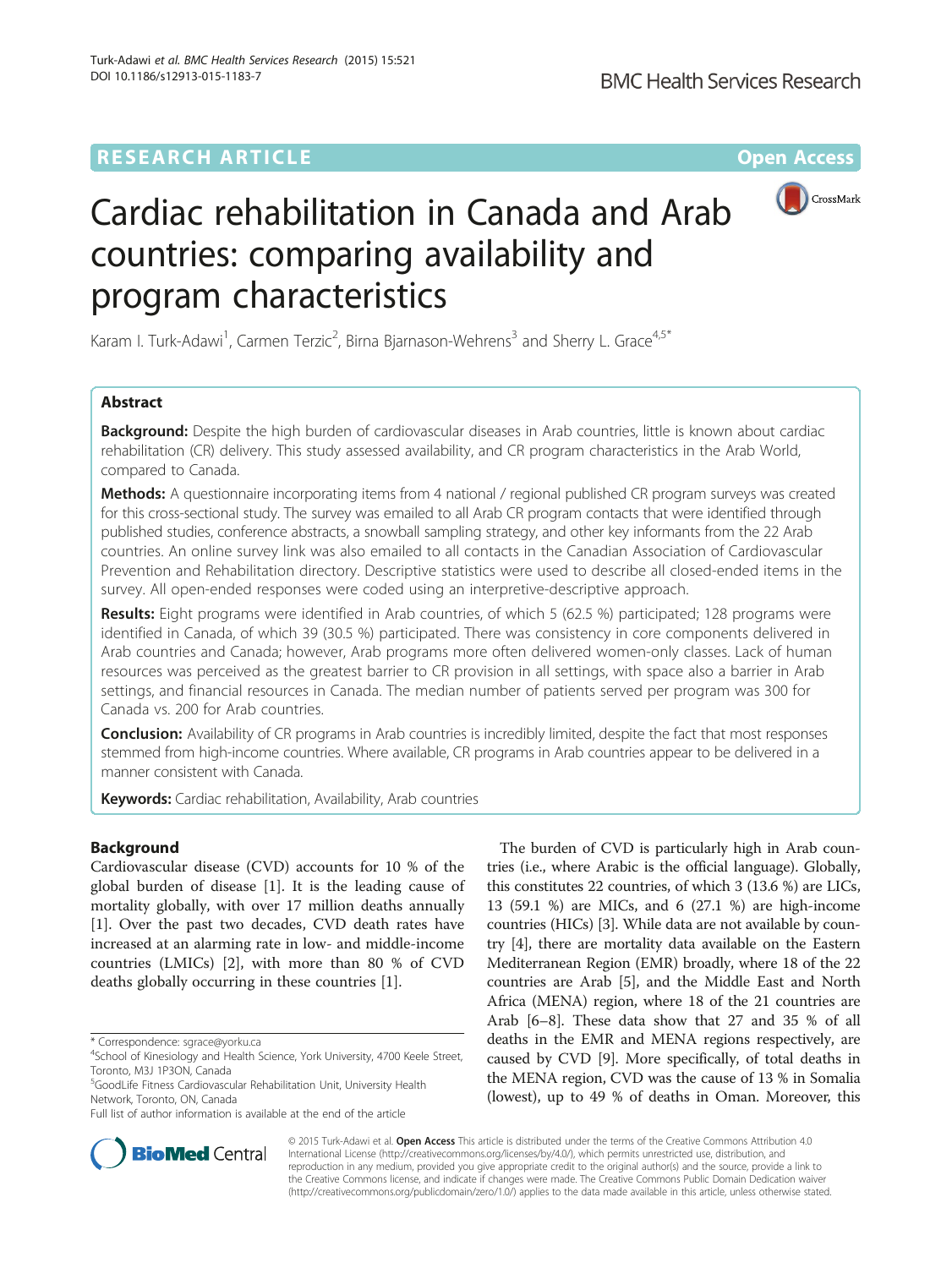mortality burden is anticipated to increase to 60 % across the MENA region by 2020 [[10](#page-8-0)]. CVD is also the leading cause of disability in these countries [\[11\]](#page-8-0).

Contrary to HICs in the Arab world [[12](#page-8-0)], CVD mortality rates have been declining in HICs in the Western world, due to advancements in medical technology and treatment [\[13\]](#page-8-0). For instance, in the HIC Canada, it is estimated that there are 70,000 myocardial infarctions each year, from which 77 % of patients survive [\[14\]](#page-8-0). Consequently, the number of people living with chronic CVDs and associated disability is increasing. Clearly, there is great need for secondary prevention in Arab countries and Canada.

Cardiac rehabilitation (CR) is an outpatient chronic disease management program delivering secondary prevention, in a cost-effective manner [\[15\]](#page-8-0). CR programs offer medical assessment, structured exercise training, patient and family education, and delivery of comprehensive management strategies to reduce and control CVD risk factors (e.g., hyperlipidemia, hypertension, obesity, physical inactivity, and smoking) [[16](#page-8-0)]. Randomized controlled trials and meta-analyses have shown that participation in CR decreases morbidity and mortality by approximately 25 % when compared to usual care, and significantly reduces risk factors, improves health-related quality of life, and promotes a healthy lifestyle [\[17](#page-8-0)]. Even in the current era, CR participation is shown to result in better outcomes than routine clinical care [[18\]](#page-8-0). CR can deliver equivalent, if not more, benefit to patients than medical therapies and percutaneous coronary intervention in low-risk patients [[19\]](#page-8-0). There is some evidence to suggest CR programs are effective in the Arabic setting as well [[20, 21\]](#page-8-0).

Despite these benefits, a recent review demonstrated low availability of CR worldwide, with only 38.8 % of countries offering any CR. Importantly, 23 % of LMICs (8.3 % for LICs and 28.2 % for MICs), which have the greatest burden of CVD, offer this low-cost model of care, compared to 68.0 % of HICs [\[22\]](#page-8-0). More centrally, little is known about the characteristics of these programs, the components delivered, their capacity, as well as degree of patient access in LMICs. Several seminal surveys have been administered in high-income countries such as in North America (including Canada) and Europe, to capture this information [\[23](#page-8-0)–[27\]](#page-8-0). Only 2 surveys have been carried out in LMICs, namely in Latin [[28\]](#page-8-0) and South America [\[29](#page-8-0)].

There have been no comprehensive studies that have explored CR delivery in other regions of the globe with a large burden of CVD, such as in Arab countries. Therefore, the objectives of this study were: (a) to explore the availability of CR programs in Arab countries; and (b) to describe and compare qualitatively the characteristics, components, delivery expenses, access, and barriers to CR programs in Arab countries to the HIC Canada. By incorporating a comparison group into the study, differences in CR delivery in Arab countries can be juxtaposed against established practice in the Western world.

#### Methods

## Study design and procedure

This research was observational and cross-sectional in design. The study was approved by York University's Office of Research Ethics (Toronto).

Identified contacts were sent an e-mail requesting their participation. CR staff in Arab countries were sent this email in Arabic to solicit their participation.

Informed consent was secured through an online consent form. The English-language survey was administered through a web-based program (Survey Monkey) to Canadian contacts, and was administered as an emailed document to Arab contacts. The survey was anonymous. Data were collected over 3 months in both the Arab countries (April-July, 2014) and in Canada (June-September, 2014).

Non-respondents were sent 3 follow-up e-mail reminders, at 2 week intervals, in English or Arabic as applicable. Finally, non-responding Canadian programs were also contacted by phone to enquire whether they received the survey email, or would like it re-sent to them.

# Sample

The sample consisted of CR programs in Canada and in countries where Arabic is the official language. The inclusion criterion was an outpatient CR program that offered: (1) assessment of risk factors for CVD, (2) supervised exercise, and (3) at least one other strategy to control CVD risk factors. Canadian CR programs were identifed from the Canadian Association of Cardiovascular Prevention and Rehabilitation directory [[30\]](#page-8-0).

The 22 Arab countries in the world are: Algeria, Bahrain, Comoros, Djibouti, Egypt, Eritrea, Iraq, Jordan, Kuwait, Lebanon, Libya, Mauritania, Oman, Palestine, Qatar, Saudi Arabia, Somalia, Sudan, Syria, Tunisia, United Arab Emirates, and Yemen [\[5](#page-8-0)]. CR programs in Arab countries were identified through several strategies. First, as per our previously-published review on global availability of CR [[22](#page-8-0)], we contacted identified programs in Bahrain, Qatar and United Arab Emirates (HICs), as well as Algeria, Egypt and Tunisia (MICs). Second, with the help of an informational specialist, the first author updated the extensive search of: (1) MEDLINE, EMBASE, and Google Scholar for articles or abstracts on CR in these 22 countries; (2a) Internet search engines for "cardiac rehabilitation" in each country, and (b) CR services provided by hospitals within these countries. Finally, 2 authors (KA & SG) used a snowball sampling strategy via the International Council of Cardiovascular Prevention and Rehabilitation [[31\]](#page-8-0) and other key informants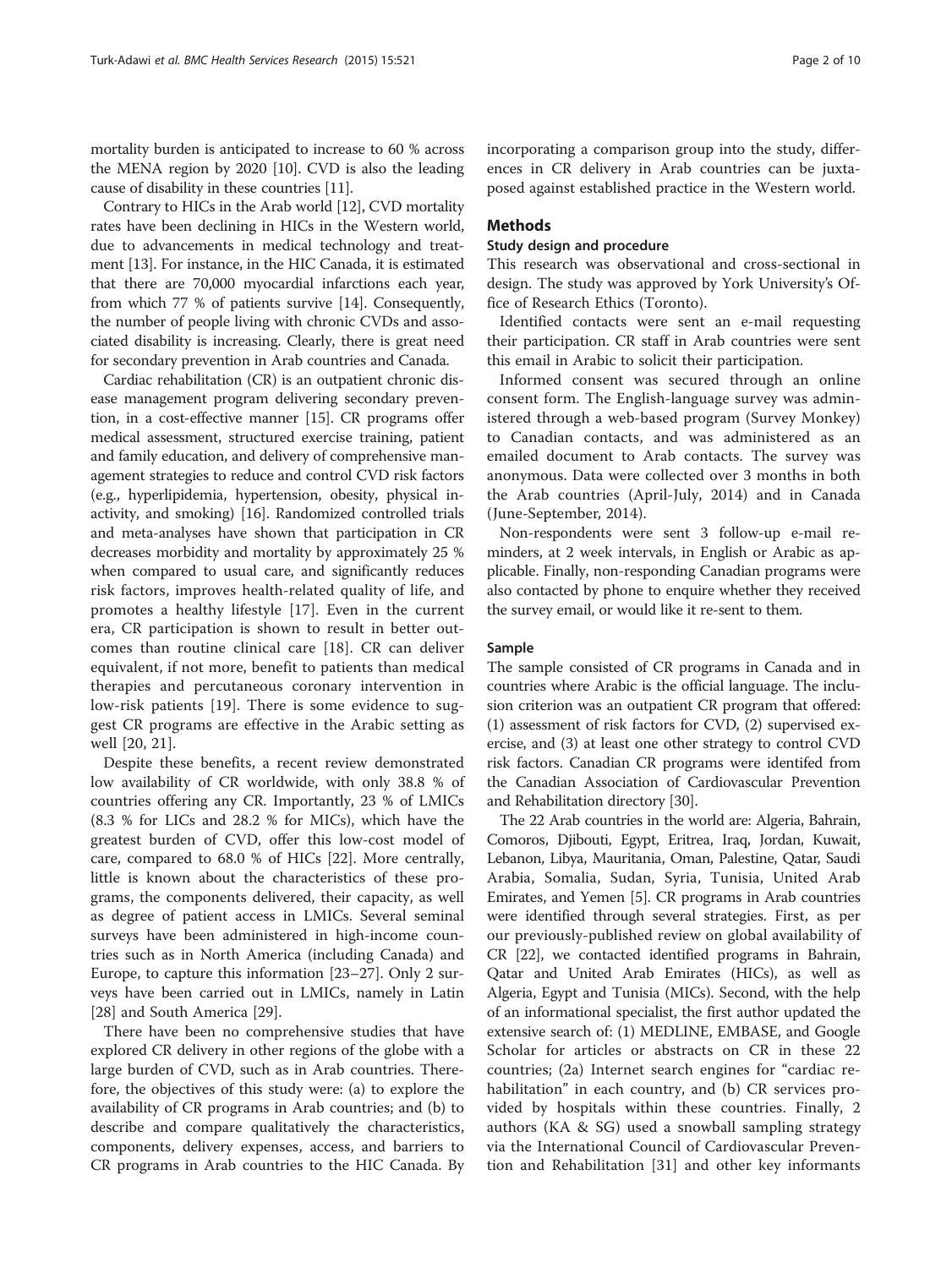in cardiovascular associations / foundations or working in the Ministry of Health in Arab countries to identify programs.

#### Measures

The first author initially undertook a literature search to identify studies reporting results of CR program surveys on a regional, national or greater, basis. The last author contacted key informants and identified authors to invite them to collaborate and share the original surveys. Corresponding authors of CR surveys administered in Canada [\[26](#page-8-0)], Latin and South America [\[29\]](#page-8-0), Europe [[32](#page-8-0)], and the United States [\[33\]](#page-8-0) agreed to collaborate.

The South American CR survey was translated from Spanish to English, and reviewed carefully for quality of the translation. Some minor revisions were made to ensure the meaning of the items was as intended. The first and last author then combined content from all 4 surveys, deleting any redundant questions. The survey assessed: (1) general information about the CR program such as location (urban, rural, other), and whether it was hospital-based (yes, no); (2) characteristics of the CR program model (e.g., program duration, services offered, and linkage to community); (3) characteristics of the patient populations served in the CR program, and the average time to patient start of the program after hospital discharge; (4) program capacity, such as average number of patients/center/year; (5) information on reimbursement (i.e., hospital, patient, government, mixed) and program expenses; (6) CR human resources (e.g., available staff specialty); and (7) barriers to accessing the program and completion rates. The integrated survey was reviewed and approved by all authors.

#### Statistical analyses

For the first objective, the presence of CR in each of the 22 Arab countries was described. For the second objective, descriptive statistics were used to describe all closed-ended items in the survey (i.e., means and standard deviations, or frequency and percent). All open-ended responses were coded using an interpretive-descriptive approach [\[34](#page-8-0)].

# Results

#### Respondents

Eight CR programs were identified in Arab countries: 4 in Gulf countries (1 in Bahrain [HIC], 1 in Qatar [HIC], and 2 in United Arab Emirates [HIC]) and 4 in Africa (2 in Egypt [MIC] [\[35\]](#page-8-0), 1 in Algeria [MIC], and 1 in Tunisia [MIC]). Five programs responded (62.5 % response rate): 1 in Bahrain, 1 in Egypt, 1 in Qatar, and 2 in United Arab Emirates. The CR programs in Tunisia and Algeria could not be reached because the email addresses of the corresponding authors listed in a conference abstract and a Frenchtranslated abstract, respectively, were invalid. With regard to Canadian CR programs, there were 128 unique programs in the directory validated through the emails and calls. Thirty-nine programs responded (30.5 % response rate).

Respondents from Arab countries were CR coordinators  $(n = 2)$ , a manager, a supervisor and a cardiologist; whereas, respondents from Canada were most frequently CR coordinators ( $n = 14$ ; 35.9 %), managers ( $n = 12$ ; 30.8 %), and infrequently directors ( $n = 1$ ; 2.6 %) and supervisors ( $n = 1$ ; 2.6 %). Other  $(n = 11; 28.2)$  % respondents were clinical nurse leaders, exercise therapists and physiotherapists.

#### Program characteristics

CR program characteristics are presented in Table 1. CR program duration in Arab countries was <3 months. In Canada, 26 (66.6 %) respondents reported a program duration of 3–6 months, 5 (12.8 %) reported  $>12$  months, 4  $(10.3 \%)$  reported <3 months and 4  $(10.3 \%)$  reported 7– 12 months. Patients attended an average of  $2.3 \pm 1.5$ (mean ± standard deviation) sessions per week in Arab countries and  $2.3 \pm 1.0$  sessions per week in Canada. Only programs in Canada offered alternative delivery models, specifically 11 (28.2 %) offered community-based programs and 1 (2.6 %) home-based. However, 60 % of Arab programs offered women-only classes (Table [2](#page-3-0)).

Risk factors assessed by CR programs are reported in Table [2.](#page-3-0) Risk factors assessed were highly consistent in both Arab countries and Canada, with blood pressure, body mass index, tobacco use, lipids, blood glucose, and harmful use of alcohol being most consistently assessed (≥80 %). CR programs in Arab countries did appear to assess for sleep apnea more often than Canadian programs.

CR components offered are also reported in Table [2](#page-3-0). Patient education, initial assessment, exercise prescription and nutrition counselling were most consistently offered

Table 1 Characteristics of Cardiac Rehabilitations Programs

| Characteristics              | Arab<br>$N = 5$ |       | Canada<br>$N = 39$ |      |
|------------------------------|-----------------|-------|--------------------|------|
|                              | n               | %     | n                  | %    |
| Geographic Setting           |                 |       |                    |      |
| Urban                        | 4               | 80.0  | 25                 | 64.1 |
| Rural                        | 1               | 20.0  | 9                  | 23.1 |
| Other                        | $\Omega$        | 0.0   | 5                  | 12.8 |
| Program Funding Source       |                 |       |                    |      |
| Public                       | 2               | 40.0  | 32                 | 82.1 |
| Private                      | 2               | 40.0  | $\overline{4}$     | 10.3 |
| Mixed                        | 1               | 20.0  | $\mathfrak{D}$     | 5.1  |
| Other                        | 0               | 0.0   | 1                  | 2.6  |
| Site                         |                 |       |                    |      |
| Hospital                     | 4               | 80.0  | 20                 | 51.3 |
| Inpatient cardiology service | 4               | 100.0 | 15                 | 75.0 |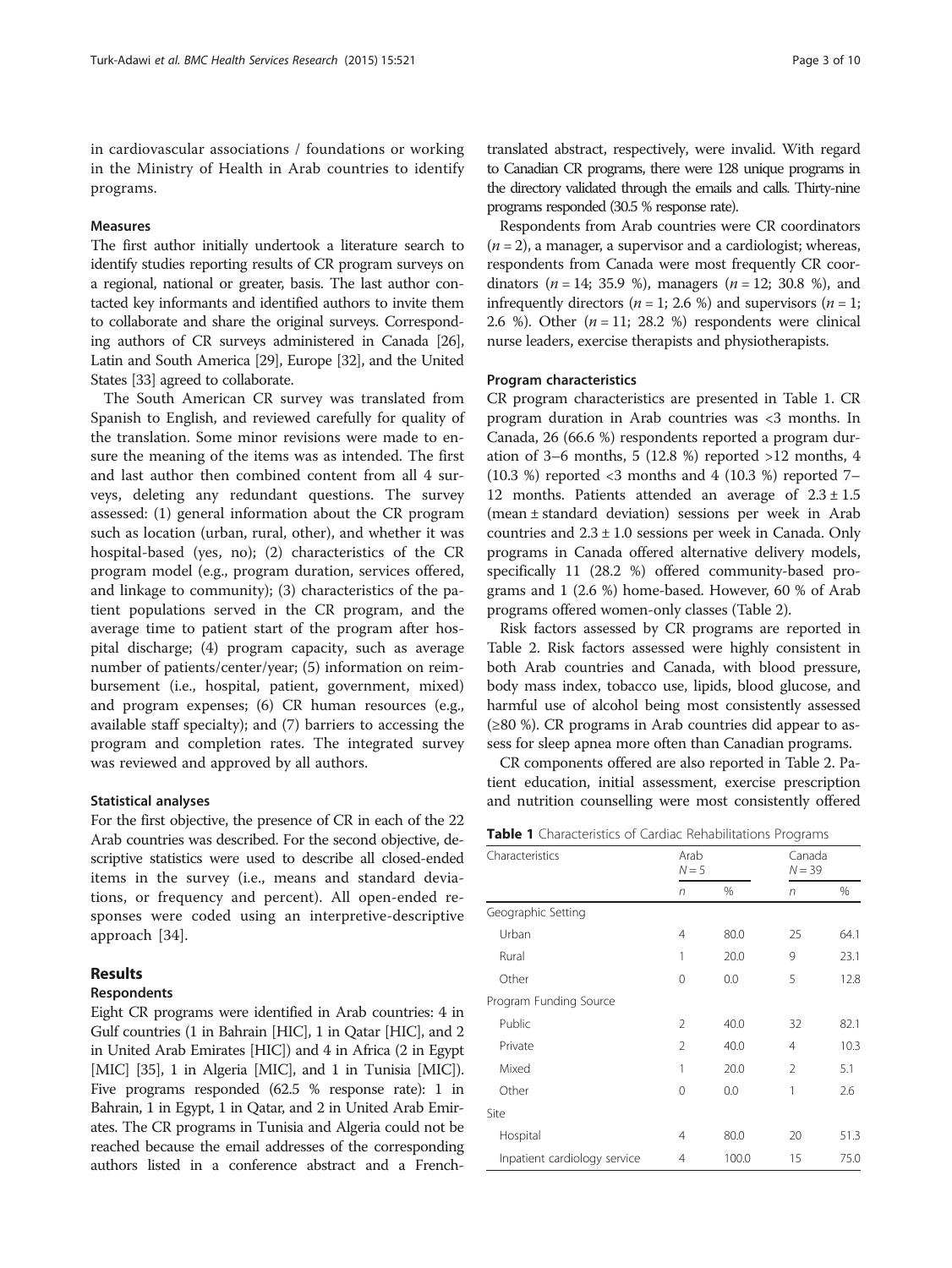# <span id="page-3-0"></span>Table 2 Assessment of Risk Factors and Components Offered

|                                                               | Arab           |       | Canadian |       |
|---------------------------------------------------------------|----------------|-------|----------|-------|
|                                                               | n              | $\%$  | $n^a$    | $\%$  |
| Risk Factors Assessed in the Program <sup>c</sup>             |                |       |          |       |
| Body Mass Index                                               | 5              | 100.0 | 35       | 100.0 |
| Tobacco Use                                                   | 5              | 100.0 | 35       | 97.2  |
| Low and high-density lipoprotein                              | 5              | 100.0 | 33       | 94.3  |
| $HbA1c$ among patients with Diabetes                          | 5              | 100.0 | 33       | 94.3  |
| Total Cholesterol                                             | 5              | 100.0 | 32       | 94.1  |
| Harmful Use of Alcohol                                        | 5              | 100.0 | 32       | 88.9  |
| <b>Blood Pressure</b>                                         | 4              | 80.0  | 36       | 100.0 |
| Waist Circumference                                           | 4              | 80.0  | 35       | 100.0 |
| Triglycerides                                                 | 4              | 80.0  | 27       | 81.8  |
| Glucose for Non-Diabetics                                     | 4              | 80.0  | 27       | 81.8  |
| Sleep Apnea                                                   | 4              | 80.0  | 18       | 54.5  |
| Time Being Sedentary                                          | 3              | 60.0  | 23       | 63.9  |
| Other <sup>d</sup>                                            | 0              | 0.0   | 4        | 57.1  |
| Cardiac Rehabilitation Components                             |                |       |          |       |
| Patient Education                                             | 5              | 100.0 | 36       | 100.0 |
| Initial Assessment                                            | 4              | 80.0  | 35       | 100.0 |
| <b>Exercise Prescription</b>                                  | 4              | 80.0  | 35       | 100.0 |
| Nutrition Counselling                                         | 4              | 80.0  | 34       | 100.0 |
| Prescription or Titration of Secondary Prevention Medications | 4              | 80.0  | 22       | 62.9  |
| End of Program Re-Assessment                                  | 3              | 60.0  | 34       | 100.0 |
| Supervised Exercise Training                                  | 3              | 60.0  | 35       | 100.0 |
| Heart Rate Measurement                                        | 3              | 60.0  | 35       | 100.0 |
| Communication with Primary Care                               | 3              | 60.0  | 35       | 100.0 |
| CVD Risk Factor Management                                    | 3              | 60.0  | 33       | 97.1  |
| Relaxation techniques                                         | 3              | 60.0  | 33       | 97.1  |
| Smoking Cessation                                             | 3              | 60.0  | 27       | 77.1  |
| 6-Minute Walk Test                                            | 3              | 60.0  | 24       | 72.7  |
| Self-Management Training                                      | 3              | 60.0  | 22       | 66.7  |
| Psychological Counselling                                     | 3              | 60.0  | 18       | 52.9  |
| Women's Only Classes                                          | 3              | 60.0  | 3        | 9.1   |
| Physical Activity Counselling                                 | $\overline{2}$ | 40.0  | 35       | 100.0 |
| Depression Screening                                          | $\overline{2}$ | 40.0  | 29       | 85.3  |
| Exercise Stress Test                                          | $\overline{2}$ | 40.0  | 29       | 82.9  |
| Other Stress Tests <sup>e</sup>                               | $\mathbf{1}$   | 20.0  | 8        | 26.7  |
| Alternative Forms of Exercise <sup>b</sup>                    | $\mathbf{1}$   | 20.0  | 9        | 26.5  |

Abbreviations:  $HbA1_c$  Glycated Hemoglobin, CVD Cardiovascular disease

<sup>a</sup>Note: Some respondents did not answer each item and so valid percentages are reported<br><sup>b</sup>e.g., yoga, dance, tai chi

e<br><sup>c</sup>respondents were asked to check all that apply<br><sup>d</sup>Other responses included: stress, depression, and arthritis (which is not a risk factor per se)

e<br>For the Arab program, it was cardiopulmonary exercise test; for the Canadian programs, respondents reported nuclear stress test, stress echocardiogram, and cardiopulmonary exercise test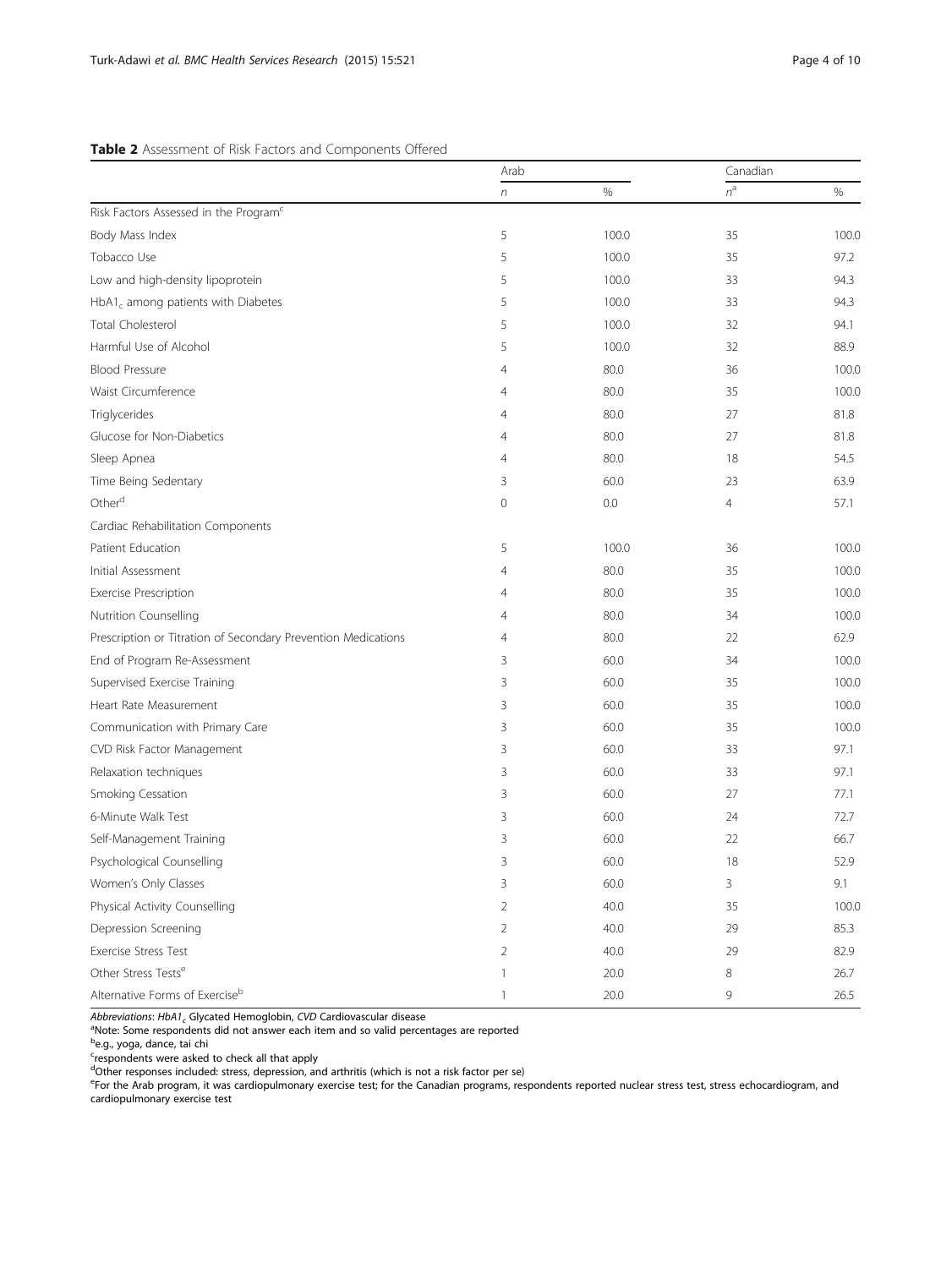in both Arab and Canadian programs (≥80 %). However, physical activity counselling, supervised exercise training, communication with primary care, end of program reassessment, depression screening, and exercise stress testing were reported less frequently in Arab than in Canadian programs. While caution is warranted due to the low number of programs in Arab countries, programs in these countries more often offered prescription or titration of secondary preventive medications, psychological counselling and women-only classes than programs in Canada. Having a link to exercise programs within the community was reported for only one (20 %) Arab CR program, yet was available in 25 (69.4 %) programs in Canada.

#### CR healthcare providers and their training

In >50 % of programs both in Canada and Arab countries, physicians (cardiologists or specialists in internal medicine) held the overall responsibility for CR delivery (Table 3). Nurses were most routinely present during exercise sessions in Canadian and Arabic programs. Notably, there were fewer healthcare specialties represented in Arabic than in Canada's CR programs (5 versus 10 specialties), with no psychologists, dietitians, kinesiologists or pharmacists on staff. In 4 (80.0 %) CR programs in the Arab countries, respondents reported their program staff had cardiopulmonary resuscitation training, versus 37 (94.9 %) programs in Canada.

|  | Table 3 Type of Cardiac Rehabilitation Professionals |  |
|--|------------------------------------------------------|--|
|--|------------------------------------------------------|--|

|                                                    | Arab $(N = 5)$ |               |                          | Canadian $(N = 39)$ |
|----------------------------------------------------|----------------|---------------|--------------------------|---------------------|
|                                                    | $\sqrt{n}$     | $\frac{0}{0}$ | n                        | %                   |
| Profession with Overall Responsibility             |                |               |                          |                     |
| Cardiologist                                       | 3              | 60.0          | 10                       | 26.3                |
| Specialist in Internal Medicine                    | 1              | 20.0          | 11                       | 28.9                |
| Nurse                                              | 1              | 20.0          | $\overline{4}$           | 10.5                |
| Program Director/Manager                           | $\Omega$       | 0.0           | 6                        | 15.8                |
| Exercise Physiologist                              | 0              | 0.0           | 5                        | 13.2                |
| Consultant Physician                               | 0              | 0.0           | $\overline{\phantom{a}}$ | 5.3                 |
| CR Professionals Routinely Present During Sessions |                |               |                          |                     |
| Nurse                                              | 3              | 60.0          | 27                       | 56.3                |
| Cardiologist                                       | $\mathfrak{D}$ | 40.0          | $\mathfrak{D}$           | 4.2                 |
| Physiotherapist                                    | 1              | 20.0          | 17                       | 35.4                |
| Social worker                                      | 1              | 20.0          | $\mathfrak{D}$           | 4.2                 |
| Exercise specialist                                | 1              | 20.0          | 18                       | 37.5                |
| Other physician                                    | $\Omega$       | 0.0           | 5                        | 10.4                |
| Psychologist                                       | 0              | 0.0           | 1                        | 2.1                 |
| Dietitian                                          | $\Omega$       | 0.0           | 6                        | 12.4                |
| Kinesiologist                                      | 0              | 0.0           | 17                       | 35.4                |
| Pharmacist                                         | 0              | 0.0           | 1                        | 2.1                 |

Note: Some respondents did not answer each item and so valid percentages are reported

All respondents from the Arab countries indicated the absence of any formal education or training programs for healthcare professionals regarding delivering CR services in their country. Several sources for formal education or training programs were reported by 16 Canadian respondents. The training programs reported were offered by the American College of Sports Medicine  $(n = 4)$ , the Canadian Association of Cardiovascular Prevention and Rehabilitation, and by some universities and colleges.

When participants were asked to list educational materials (e.g., textbooks, guidelines) which were most used/useful for delivering CR in their country, only one (20.0 %) Arabic respondent listed a source, which was the Canadian CR Guidelines. Two (40.0 %) Arabic respondents and 37 (94.9 %) Canadian respondents stated that their regional Society / Association of Cardiology addresses the role of CR for the secondary prevention of CVD in its Position Statements or Guidelines.

#### Patients entering CR

Respondents estimated that  $31.2 \pm 32.5$  % of patients in Arab countries and  $37.4 \pm 26.6$  % of patients in Canada had been screened for CVD risk factors prior to experiencing the cardiac event or procedure that led them to be referred to CR. They also estimated  $21.1 \pm 22.7$  % of CR participants in the Arab CR programs, and  $24.3 \pm 26.6$  % of CR participants in Canada's, engaged in 150 minutes of moderate to vigorous-intensity physical activity each week prior to CR (i.e., guideline recommendation [[16](#page-8-0)]). The average time to start a CR program following discharge from the hospital was estimated as  $4.4 \pm 4.2$  weeks in Arab countries, and  $5.8 \pm 3.9$  weeks in Canada.

# CR access and barriers

Respondent perceptions of barriers to CR participation are shown in Table [4](#page-5-0). Lack of human resources and lack of space were equally perceived as the greatest barriers to participation in Arab countries. "Other"  $(n = 2)$  responses from Arabic respondents were lack of training and technical guidelines. In Canada, lack of financial resources, followed by lack of human resources, were perceived as the greatest barriers. "Other"  $(n = 2)$  responses from Canadian respondents were lack of patient awareness and lack of administrative support.

Subpopulations which were perceived to have less access to CR are shown in Table [4.](#page-5-0) Rural patients and those of low economic status were most often reported by Canadian respondents; patients of low economic status, with musculoskeletal conditions, disability, and women were most often reported by Arab respondents.

Respondents were asked to estimate the percentage of patients who leave the CR program prior to completion. Respondents in Arab countries estimated an average of  $36.8 \pm 14.9$  %, while Canadian respondents estimated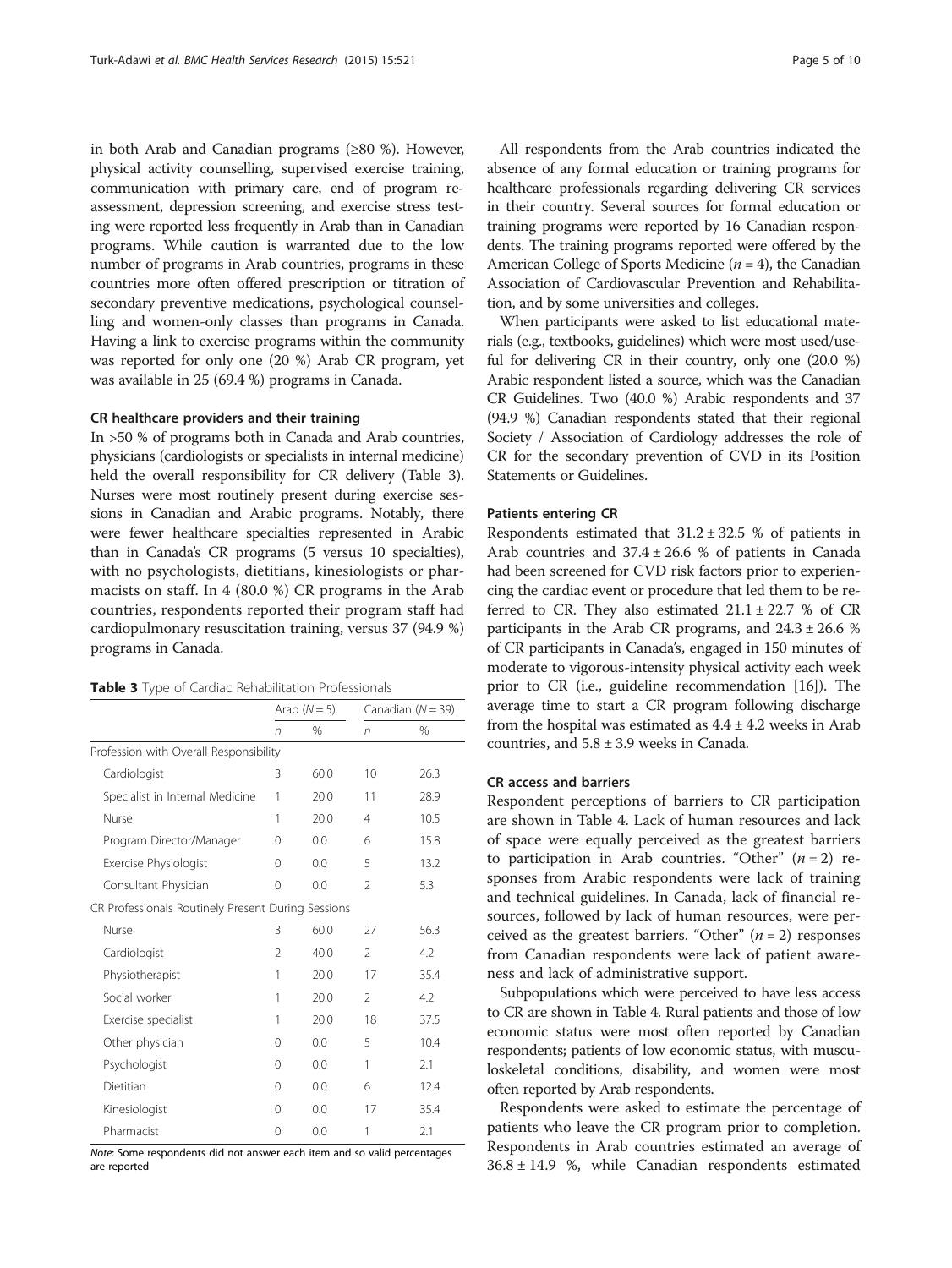|                                                          | Arab<br>$N = 5$ |           | Canadian<br>$N = 39$ |           |
|----------------------------------------------------------|-----------------|-----------|----------------------|-----------|
| Perceived Barriers to Greater Participation <sup>a</sup> | Mean            | SD        | Mean                 | <b>SD</b> |
| Lack of space                                            | 4.0             | 1.2       | 3.4                  | 1.2       |
| Lack of human resources                                  | 4.0             | 1.4       | 3.8                  | 1.2       |
| Lack of patient referral                                 | 3.8             | 1.8       | 3.2                  | 1.4       |
| Lack of financial resources/ budget                      | 3.6             | 1.1       | 4.3                  | 1.0       |
| Lack of equipment                                        | 3.5             | 1.9       | 2.7                  | 1.1       |
| Patient Groups Perceived to Have Low Access <sup>b</sup> | $\sqrt{n}$      | $\%$      | $\eta$               | $\%$      |
| Patients of low economic means                           | 4               | 80.0      | 21                   | 17.2      |
| Patients with a disability                               | 4               | 80.0      | 17                   | 13.9      |
| Women                                                    | 4               | 80.0      | 12                   | 9.8       |
| Patients with musculoskeletal problems                   | 4               | 80.0      | 11                   | 9.0       |
| Rural patients                                           | 2               | 40.0      | 24                   | 19.7      |
| Older patients                                           | $\overline{2}$  | 40.0      | 10                   | 8.2       |
| Everyone needs more access                               | <b>NA</b>       | <b>NA</b> | 9                    | 7.4       |
| Patients with lack of language proficiency of program    | <b>NA</b>       | <b>NA</b> | 9                    | 7.4       |
| Minority ethnic groups                                   | <b>NA</b>       | <b>NA</b> | 7                    | 5.7       |
| Patients of certain religious beliefs                    | <b>NA</b>       | <b>NA</b> | $\overline{2}$       | 1.6       |
| Reasons for CR Non-completion (%)                        | Mean            | SD        | Mean                 | <b>SD</b> |
| Non-compliance                                           | 37.0            | 20.2      | 23.5                 | 15.3      |
| Return to work                                           | 33.8            | 30.9      | 23.6                 | 15.2      |
| Financial reasons                                        | 33.0            | 32.7      | 9.2                  | 8.9       |
| No longer medically necessary                            | 20.0            | 21.6      | 4.4                  | 6.5       |
| Transportation barriers                                  | 5.5             | 5.3       | 21.3                 | 17.4      |

#### <span id="page-5-0"></span>Table 4 Barriers to CR Participation, by Country

 $CR$  cardiac rehabilitation,  $SD$  standard deviation, NA not available

<sup>a</sup>Mean program responses to patient participation on a 5-point Likert type scale from 1 (this is definitely not an issue) to 5 (this is definitely an issue) **bRespondents were asked to check all that apply** 

 $22.3 \pm 15.5$  %. Perceived reasons for patient failure to complete CR programs are also presented in Table 4. Patient non-compliance followed by return-to-work were the most-often reported reasons by respondents in Arab countries and Canada. Financial reasons were also prominent in Arab countries, as were transportation barriers in Canada. Twelve (30.8 %) Canadian respondents reported another reason for non-completion, namely illness or medical issues; no Arabic respondents provided another reason.

# CR capacity

Respondents were asked to estimate the number of CR programs available in their country, where the 5 response options ranged from 0–20 to >500. Four (80 %) respondents from Arab countries estimated 0–20 programs. For Canada, 12 (30.8 %) respondents reported 101–250 programs, and 6 (15.4 %) respondents estimated 21–100 programs. For this and the below questions, other respondents selected "I do not know".

Respondents were asked to estimate the number of patients that attended CR in their country in the last year, where the 5 response options ranged from 0–350 to  $>1000$ . More than half of respondents ( $n = 3$ ; 60.0 %) in the Arab countries estimated that in 2013, 0–350 patients attended outpatient CR. About one-third of the Canadian respondents ( $n = 14$ ; 35.9 %) estimated over 10,000 patients attended outpatient CR. Respondents were asked to estimate the percentage of all diagnostically-eligible patients that attended outpatient CR nationally in 2013, where the 5 response options ranged from 0–10 % to >60 %. For the Arab countries, 3 (60.0 %) respondents estimated 11– 25 % of eligible patients, and 1 (20.0 %) respondent estimated 0–10 %. For Canada, 13 (33.3 %) respondents estimated 11–25 %, 11 (28.2 %) respondents estimated 26–40 %, 5 (12.8 %) were unsure, and the rest estimated > 41 % of the eligible patients.

Estimates of CR capacity are presented in Table [5.](#page-6-0) As shown, CR programs in Canada are serving more patients per year, yet less than they have capacity to serve. This situation is opposite in Arab countries, where they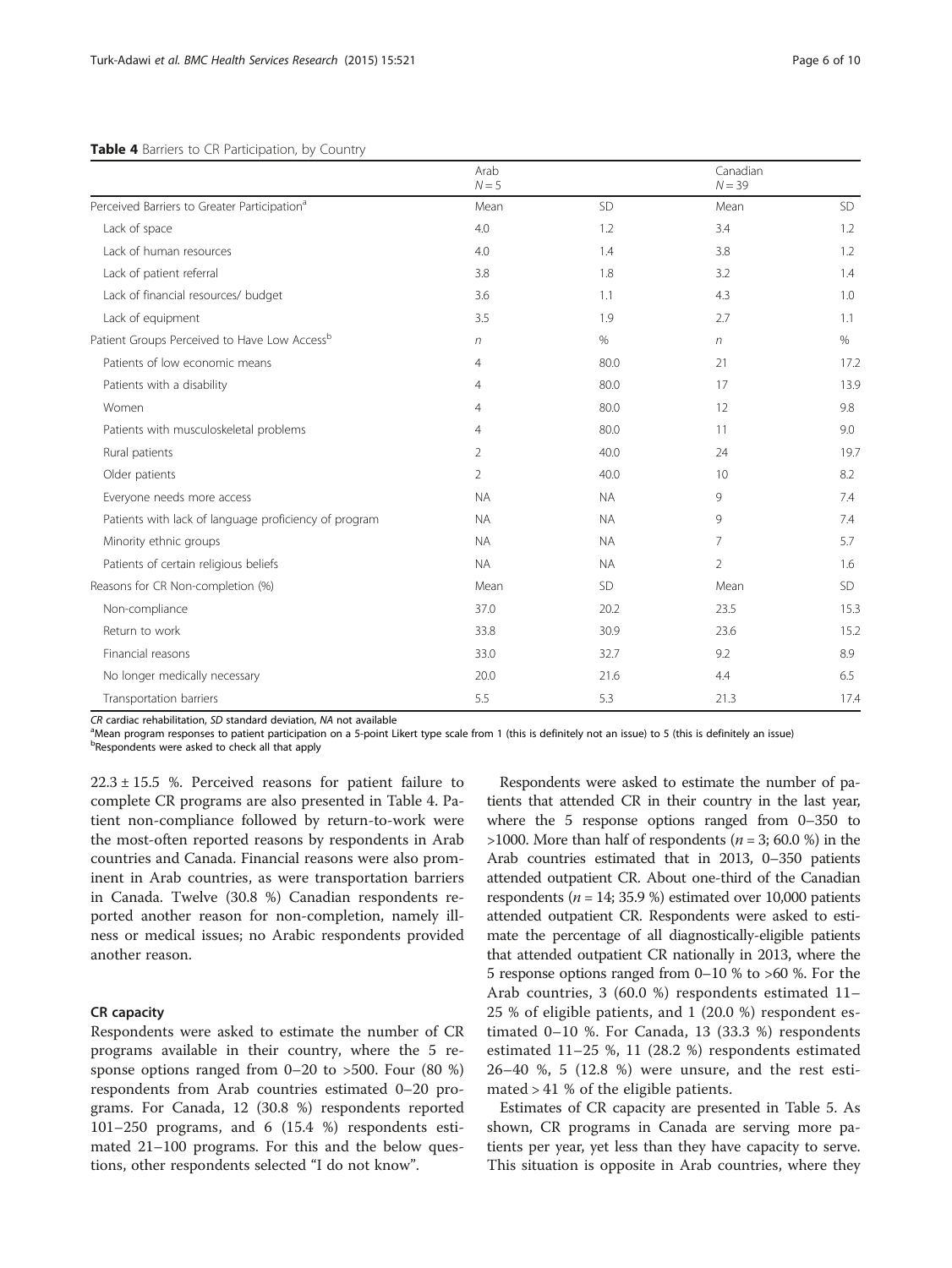#### <span id="page-6-0"></span>Table 5 Cardiac Rehabilitation Capacity

|                                                 | Arab countries    |        | Canada            |        |
|-------------------------------------------------|-------------------|--------|-------------------|--------|
|                                                 | Mean $\pm$ SD     | Median | Mean $\pm$ SD     | Median |
| Capacity to serve (patients/year)               | $234.0 \pm 175.2$ | 180    | $588.5 \pm 633.4$ | 325    |
| Patients served/year                            | $224.2 \pm 186.4$ | 200    | $511.8 \pm 557.5$ | 300    |
| Patients/year received funding to serve         | $150.0 \pm 122.3$ | 102    | $426.3 \pm 516.8$ | 237    |
| Patients/session                                | $5.4 \pm 6.3$     | 15     | $15.8 + 11.2$     | 10     |
| Staff: Patient Ratio During Supervised Exercise |                   |        |                   |        |
| Patient                                         | $2.2 \pm 2.4$     | 3      | $10.6 \pm 8.2$    | 10     |
| Staff                                           | $1.4 \pm 1.1$     |        | $2.6 + 5.5$       |        |

Abbreviation: SD standard deviation

report treating more patients than they have the capacity to serve. In Arab countries, the mean number of patients/ session served in CR programs was less than that of the Canadian CR, but the median was higher in Canada. Arab programs have a much lower staff-to-patient ratio than Canadian ones (1:1.5 vs. 1:5.0, respectively). All respondents ( $n = 5$ ; 100 %) from CR programs in Arab countries reported that they have dedicated space for CR, whereas 31 (81.6 %) respondents from Canadian programs reported having such dedicated space.

To increase CR program capacity, 2 (40 %) Arab respondents suggested having support from decisionmakers, 1 (20 %) reported increasing program staffing, 1 (20 %) reported spending on equipment, and 1 (20 %) reported additional training. For Canada, of the 27 who responded to this open-ended question, 12 (44.4 %) reported greater staffing, 7 (25.9 %) reported additional space, 6 (22.2 %) reported additional funding, and 2 (7.4 %) suggested other resources.

# CR funding and expenses

Respondents were asked about reimbursement and funding models for their services. In Arab countries, 2 respondents (40 %) each reported the following type of payment for CR services: government, the patient, and private health insurance. In Canada, CR services were most often paid for by the hospital ( $n = 18$ , 48.6 %; which is funded by government), government ( $n = 17$ , 44.7 %), patients ( $n = 13$ , 34.2 %), and private health insurance ( $n = 4$ , 10.8 %),

Ratings of the expense associated with delivering CR are shown in Table 6. As shown, the most expensive elements reported by Arab respondents were exercise equipment, equipment / supplies for risk assessment, exercise stress testing, and front-line personnel. In Canada, the most expensive elements were front-line personnel, exercise stress testing, blood collection and lipid testing, followed by exercise equipment.

# **Discussion**

CR participation is related to significantly reduced mortality and morbidity [\[17\]](#page-8-0), and therefore is recommended in cardiovascular practice guidelines around the world [[36](#page-8-0)–[38](#page-8-0)]. Given these benefits and its' cost-effectiveness [[15\]](#page-8-0), it is disconcerting how little CR is available to those with CVD [[22](#page-8-0)]. We identified only 8 CR programs in the Arab world, and many of these were newly opened. Only half (3/6) of HICs in the Arab world offer CR, compared to 68 % of HICs globally [\[22](#page-8-0)]. There is a gross misalignment between burden of disease / need and CR supply in the Arab world.

#### Program characteristics

Considerable comparability in CVD risk factor assessment and CR components delivered by CR programs in Arab countries and Canada was observed. This could be explained by the similar economic status of these Arab countries (i.e., HICs), and therefore availability of resources. Moreover, the Arab personnel are developing their programs based on Western HICs such as Canada, reporting they base their delivery of CR on Canadian guidelines [[39\]](#page-9-0).

Some Arab CR program characteristics were also comparable to those of South America [[29](#page-8-0)]. For example, the median number of patients served per year per program was 180 for South American and 200 for Arab countries, while it was 300 for Canada. Other similar

| <b>Table 6</b> Mean Perceived Expense (± standard deviation) |  |  |  |
|--------------------------------------------------------------|--|--|--|
| Associated with CR Components <sup>a</sup>                   |  |  |  |

|                                                            | Arab          | Canadian      |
|------------------------------------------------------------|---------------|---------------|
| <b>Exercise Equipment</b>                                  | $4.0 \pm 1.7$ | $3.3 \pm 0.9$ |
| Exercise Stress Testing on Treadmill or<br>Cycle Ergometer | $3.6 \pm 1.7$ | $3.7 \pm 1.5$ |
| Equipment/Supplies for Risk Assessment                     | $3.6 \pm 1.7$ | $2.8 \pm 0.9$ |
| Front Line Personnel                                       | $3.4 \pm 1.5$ | $4.2 \pm 0.7$ |
| Space                                                      | $3.0 \pm 1.2$ | $2.6 \pm 1.4$ |
| Patient Education Materials                                | $2.8 + 1.1$   | $2.5 \pm 0.8$ |
| Blood Collection and Lipid Testing                         | $2.6 \pm 1.1$ | $3.4 \pm 2.0$ |
| Free Weights                                               | $2.6 \pm 0.9$ | $2.5 \pm 1.0$ |
| Blood Pressure Assessment Device                           | $7.4 + 0.9$   | $2.7 \pm 1.1$ |

<sup>a</sup>On a 5-point Likert type scale from 1 (free) to 5 (very expensive)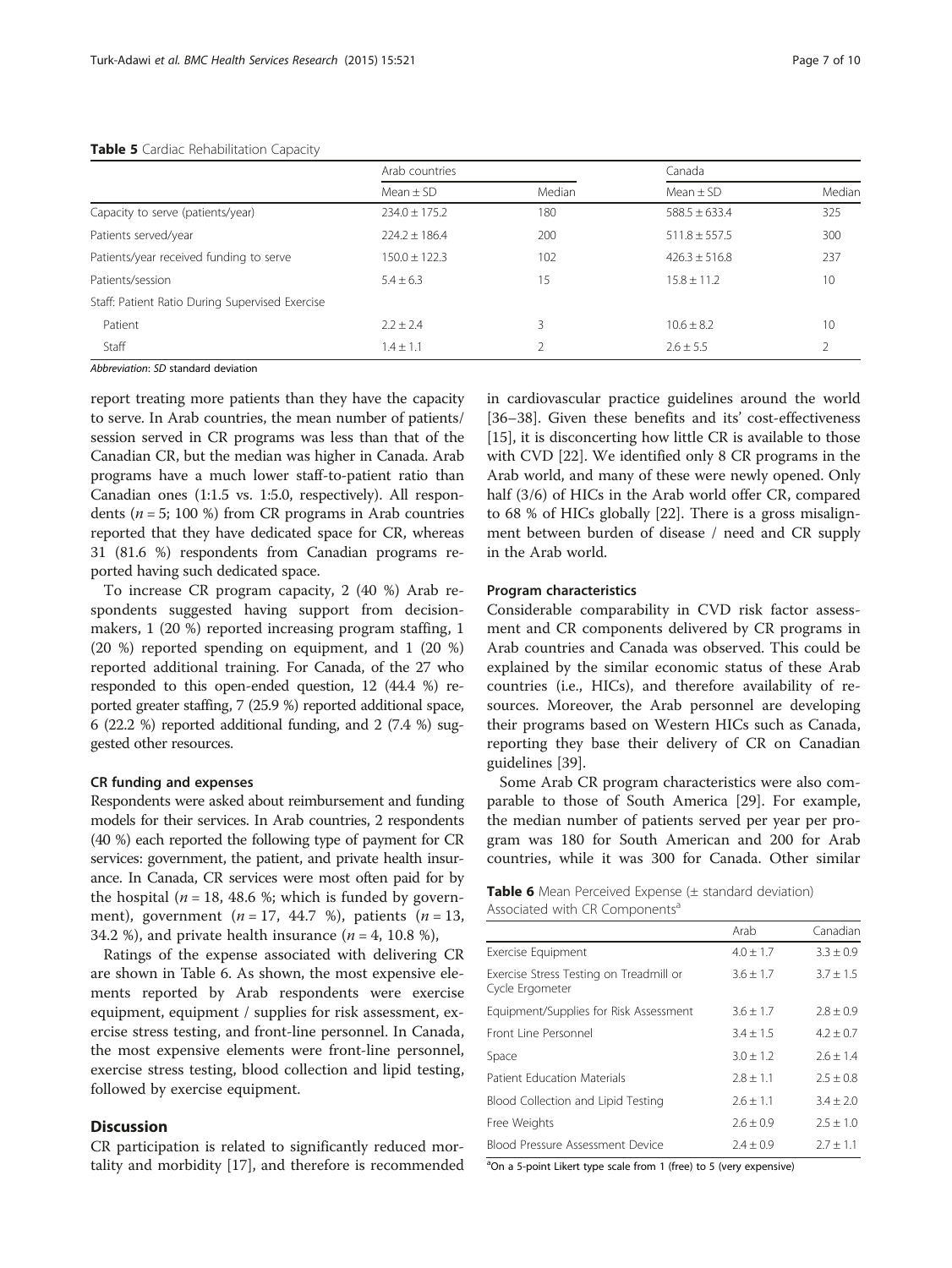findings observed in both Arab and South American countries were: >50 % of CR programs were located in hospitals; physicians were the most-frequently reported provider with overall CR program responsibility; and finally low rates of depression screening with 29 % in South American and 40 % in Arab programs, compared to 85 % in Canada.

Studies in Western HICs suggest that women prefer women-only CR classes/programs, and there is a growing trend toward implementation of such classes [[32](#page-8-0), [40\]](#page-9-0). In this study, just under 10 % of Canadian programs offered such classes, compared to 60 % of Arab programs. Indeed, availability of women-only classes in Arab countries is likely related to religious beliefs and cultural values around sex segregation, beyond certain family relationships, so women can exercise comfortably. Regardless of the women-specific classes, women in Arab countries remained a subpopulation with low access to CR. It is reported that about 50 % of women in the EMR are physically inactive and > 70 % of women in Bahrain, Kuwait, United Arab Emirates, and Saudi Arabia are obese [\[41\]](#page-9-0). Clearly there is need to provide services to this population, while being sensitive to cultural and religious mores. In studies in non-Arab HICs, family responsibility and lack of CR awareness are highlighted as barriers to CR among women [\[42\]](#page-9-0). Women's CR barriers and strategies to overcome them must be explored in the Arabic context.

#### Clinical and policy implications

There were no national CR guidelines or training programs identified in any of the Arab countries, of which 73 % are LMICs. Importantly, the only CR guidelines to our knowledge that have been developed for LMICs stem from Latin and South America [\[43\]](#page-9-0) and China (personal communication, Dayi Hu, May 5, 2014). Moreover, HICs of the Arab world that have CR do not have country-specific CR guidelines. Delivery of CR programs in Arab countries is based on guidelines developed in Western HICs such as Canada. On the contrary, 57 % of European countries have national CR guidelines [[32](#page-8-0)]. The World Heart Federation is promoting the development of region-specific guidelines for secondary prevention, to facilitate implementation. Accordingly, the International Council of Cardiovascular Prevention and Rehabilitation is currently developing guidelines for CR adaptation to lowresource settings.

Lack of human resources and dedicated space were equally reported as the largest barriers to CR in Arab countries, followed by lack of patient referral and financial resources/ budget. Similar barriers were reported in Latin and South America [\[28](#page-8-0), [29](#page-8-0)]. Similarly, in HICs such as the United Kingdom [[23\]](#page-8-0) and in Canada [\[44](#page-9-0)], lack of human and financial resources, space, and patient referral, were identified as causes of low CR use. Accordingly, policy-makers should focus on CR infrastructure, resources, implementation, as well as promotion in the Arab World and Canada.

# Limitations

There were some limitations to this study. First, caution is warranted in generalizing the findings reported herein to Arab countries due to the small sample of 5 programs, as well as for Canada due to the low response rate to the survey. However, the response rate observed is between the rates reported in previous studies where CR programs were surveyed (i.e., United States 13.7 % [[33](#page-8-0)] to Canada 84.4 % [[26\]](#page-8-0)). Second, again because of the small sample of 5 programs in the Arab world, quantitative comparison of program characteristics between Canadian and Arab countries was precluded. Third, despite the approach used to identify CR programs in Arab countries, there may be other programs we failed to capture. These programs might have different characteristics than those reported herein and therefore firm conclusions regarding the state of CR in Arab countries cannot be drawn. Fourth, capacity of CR programs was based on respondents' estimates, hence they should also be interpreted cautiously.

# Conclusion

In conclusion, only 8 CR programs were identified in all 22 Arab countries. Programs in Arab countries and those in Canada address similar risk factors and offer similar components, however programs in the former less often provide exercise testing, depression screening and counselling. Perceived barriers to CR participation were comparable in the Arab World and Canada, with lack of CR infrastructure including human, physical, and financial resources primary. There is a need for CR guidelines tailored to the Arab setting, as well as significantly enhanced provision of training and CR services.

#### Abbreviations

CR: cardiac rehabilitation; CVD: cardiovascular disease; EMR: Eastern Mediterranean Region.; HICs: high-income countries; LICs: low-income countries; LMICs: low- and middle-income countries; MENA: Middle East and North Africa region; MICs: middle-income countries.

#### Competing interests

The authors declare that they have no competing interests.

#### Authors' contributions

KIT, CT, BB, and SLG contributed to the conception and design of the study. SLG and KIT participated in data acquisition, analysis, and interpretation of the data and drafted the manuscript. All authors read and approved the final manuscript.

#### Acknowledgements

Chelsea Salsberg, MFSc for collating Canadian survey responses, Raquel Britto, PhD for translating the Spanish-language survey to English, Leonard Kaminsky, PhD for sharing with us some questions for the survey, and Hala Tamim, PhD for her advice and collaboration in soliciting respondents in some Arabic countries.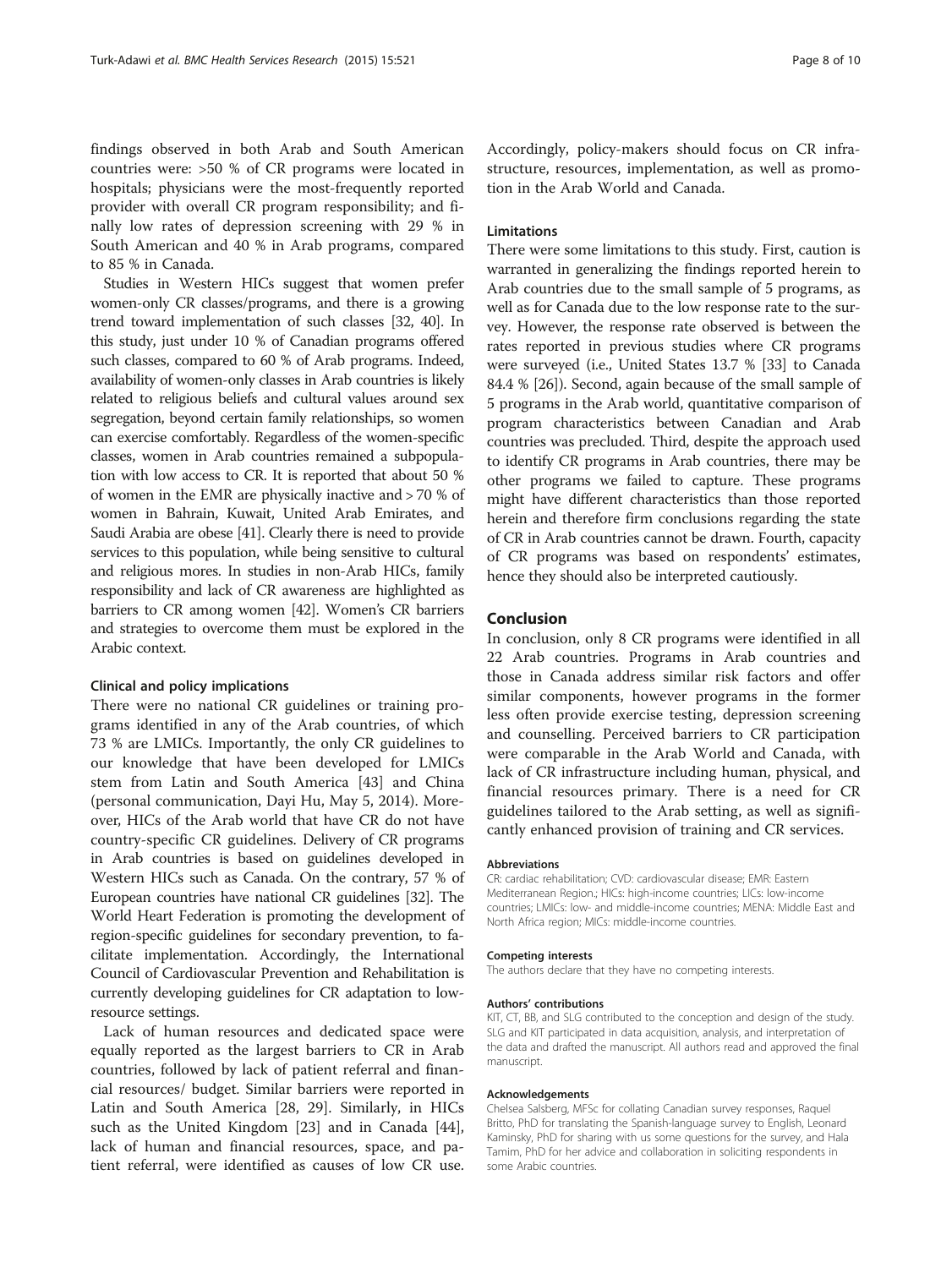#### <span id="page-8-0"></span>Funding

This research was funded by a Canadian Institutes of Health Research Planning Grant # 293264.

#### Author details

<sup>1</sup>School of Health Policy and Management, York University, Toronto, Canada. <sup>2</sup> Department Physical Medicine and Rehabilitation, Mayo Clinic, Rochester, USA. <sup>3</sup>Institute for Cardiology and Sports Medicine, German Sport University Cologne, Cologne, Germany. <sup>4</sup>School of Kinesiology and Health Science, York University, 4700 Keele Street, Toronto, M3J 1P3ON, Canada. <sup>5</sup>GoodLife Fitness Cardiovascular Rehabilitation Unit, University Health Network, Toronto, ON, Canada.

#### Received: 1 March 2015 Accepted: 18 November 2015 Published online: 26 November 2015

#### References

- Mendis S, Puska P, Norrving B. Global atlas on cardiovascular disease prevention and control. [http://whqlibdoc.who.int/publications/2011/](http://whqlibdoc.who.int/publications/2011/9789241564373_eng.pdf) [9789241564373\\_eng.pdf](http://whqlibdoc.who.int/publications/2011/9789241564373_eng.pdf). Accessed 17 November 2014.
- World Bank. World Development Indicators: Health Systems. <http://wdi.worldbank.org/table/2.15>. Accessed 12 August 2014.
- 3. Worldbank, Arab world. [http://data.worldbankorg/region/ARB.](http://data.worldbankorg/region/ARB) Accessed 15 August 2014.
- 4. Jabbour S, Giacaman R, Khawaja M, Nuwayhid I, editors. Public health in the Arab world. Cambridge: Cambridge University Press; 2012.
- 5. World Health Organization. WHO regional office. [http://data.worldbank.org/](http://data.worldbank.org/region/ARB) [region/ARB.](http://data.worldbank.org/region/ARB) Accessed 20 January 2015.
- 6. World Bank. Middle East and North Africa (MENA) [http://www.worldbank.](http://www.worldbank.org/en/region/mena) [org/en/region/mena](http://www.worldbank.org/en/region/mena) ~ pagePK:146748 ~ piPK:146812 ~ theSitePK:256299,00. html. Accessed 14 July 2014.
- 7. Gaziano TA, Bitton A, Anand S, Abrahams-Gessel S, Murphy A. Growing epidemic of coronary heart disease in low- and middle-income countries. Curr Probl Cardiol. 2010;35(2):72–115.
- 8. Mathers CD, Lopez AD, Murray CJL. The burden of disease and mortality by condition: data, methods, and results for 2001. In: Lopez AD, Mathers CD, Ezzati M, Jamison DT, Murray CJL, editors. Global burden of disease and risk factors. New York: Oxford University Press; 2006. p. 47–95.
- 9. World Health Organization. The global burden of disease: 2004 update. Projections of mortality and burden of disease, 2004–2030; World Bank income groups, 2015. Geneva: WHO; 2008.
- 10. Murray CJL, Lopez AD. Alternative projections of mortality and disability by cause 1990–2020: Global Burden of Disease Study. Lancet. 1997;349(9064):1498–504.
- 11. World Bank and the Institute for Health Metrics and Evaluation (IHME). In Middle East and North Africa, health challenges are becoming similar to those in western countries. [http://www.worldbank.org/en/news/press](http://www.worldbank.org/en/news/press-release/2013/09/04/middle-east-north-Africa-health-challenges-similar-western-countries)[release/2013/09/04/middle-east-north-Africa-health-challenges-similar](http://www.worldbank.org/en/news/press-release/2013/09/04/middle-east-north-Africa-health-challenges-similar-western-countries)[western-countries.](http://www.worldbank.org/en/news/press-release/2013/09/04/middle-east-north-Africa-health-challenges-similar-western-countries) Accessed 10 January 2015.
- 12. Loney T, AW TC, Handysides DG, Ali R, Blair I, Grivna M, et al. (2013). An analysis of the health status of the United Arab Emirates: The 'Big 4' public health issues. Glob Health Action. 2013; doi[:10.3402/gha.v6i0.20100](http://dx.doi.org/10.3402/gha.v6i0.20100).
- 13. Institute of Medicine. Epidemiology of cardiovascular disease. In: Fuster V, Kelly BB, editors. Promoting cardiovascular health in the developing world: a critical challenge to achieve global health. Washington: The National Academic Press; 2010. p. 49–105.
- 14. Statistics Canada. 2011. Mortality, summary list of causes. [http://publications.](http://publications.gc.ca/collections/collection_2011/statcan/84F0209X/84f0209x2008000-eng.pdf) [gc.ca/collections/collection\\_2011/statcan/84F0209X/84f0209x2008000-eng.](http://publications.gc.ca/collections/collection_2011/statcan/84F0209X/84f0209x2008000-eng.pdf) [pdf](http://publications.gc.ca/collections/collection_2011/statcan/84F0209X/84f0209x2008000-eng.pdf). Accessed 19 December 2014.
- 15. Wong WP, Feng J, Pwee KH, Lim J. A systematic review of economic evaluations of cardiac rehabilitation. BMC Health Serv Res. 2012;12:243.
- 16. Balady GJ, Williams MA, Ades PA, Bittner V, Comoss P, Foody JM. Core components of cardiac rehabilitation/secondary prevention programs: 2007 update: a scientific statement from the American Heart Association Exercise, Cardiac Rehabilitation, and Prevention Committee, the Council on Clinical Cardiology; the Councils on Cardiovascular Nursing, Epidemiology and Prevention, and Nutrition, Physical Activity, and Metabolism; and the American Association of Cardiovascular and Pulmonary Rehabilitation. Circulation. 2007;115(20):2675–82.
- 17. Anderson L and Taylor RS. Cardiac rehabilitation for people with heart disease: An overview of Cochrane systematic reviews. Cochrane Database of Syst Rev. 2014;12:CD011273. doi:10.1002/14651858.CD011273.pub2.
- 18. Janssen V, De Gucht V, Dusseldorp E, Maes S. Lifestyle modification programmes for patients with coronary heart disease: a systematic review and meta-analysis of randomized controlled trials. Eur J Prev Cardiol. 2013; 20(4):620–40.
- 19. Naci H and Ioannidis JP. Comparative effectiveness of exercise and drug interventions on mortality outcomes: Metaepidemiological study. BMJ. 2013; 347. doi:[10.1136/bmj.f5577](http://dx.doi.org/10.1136/bmj.f5577).
- 20. Nahali R, Chrifi J, Ben rejeb A, Khachlouf HR, Miri I, Lebib S, et al. Place of cardiac rehabilitation in coronary patients. [Conference abstract]. The 26th Congress of Physical and Rehabilitation Medicine. Nantes, France (13–15 October 2011). [http://www.atout-org.com/sofmer2011/abstract\\_](http://www.atout-org.com/sofmer2011/abstract_display!en!!!!e6786898-ad23-102e-8a86-0bd0f456d114!17) [display!en!!!!e6786898-ad23-102e-8a86-0bd0f456d114!17](http://www.atout-org.com/sofmer2011/abstract_display!en!!!!e6786898-ad23-102e-8a86-0bd0f456d114!17). Accessed December 15 2014.
- 21. Nooruddin T, Matooq A, Mansoor F, Alaswamy Z, Khalil H. Effectiveness of cardiac rehabilitation program in reducing cardiovascular risk factor and improving functional capacity among cardiac patients in Kingdom of Bahrain. [Conference abstract]. The 23rd Australian Annual Cardiovascular Health and Rehabilitation Conference. Melbourne, Australia. 12–14 August 2013.
- 22. Turk-Adawi K, Sarrafzadegan N, Grace SL. Global availability of cardiac rehabilitation. Nat Rev Cardiol. 2014;11:586–96.
- 23. Brodie D, Bethell H, Breen S. Cardiac rehabilitation in England: a detailed national survey. Eur J Cardiovasc Prev Rehabil. 2006;13(1):122–8.
- 24. Curnier DY, Savage PD, Ades PA. Geographic distribution of cardiac rehabilitation programs in the United States. J Cardiopulm Rehabil Prev. 2005;25(2):80–4.
- 25. Vanhees L, McGee HM, Dugmore LD, Schepers D, van Daele P. A representative study of cardiac rehabilitation activities in European Union member states: the carinex survey. J Cardiopulm Rehabil Prev. 2002;22(4):264–72.
- 26. Polyzotis P, Tan Y, Prior P, Oh P, Fair T, Grace S. Cardiac rehabilitation services in Ontario: components, models and under-served groups. J Cardiovasc Med. 2012;13(11):727–34.
- 27. Grace SL, Tan Y, Simpson C, Chessex C. Perceptions of cardiac specialists and rehabilitation programs regarding patient access to cardiac rehabilitation and referral strategies. J Cardiopulm Rehabil Prev. 2012;32(3): 135–40.
- 28. Korenfeld Y, Mendoza-Bastidas C, Saavedra L, Montero-GÃmez A, Perez-Terzic C, Thomas RJ, et al. Current status of cardiac rehabilitation in Latin America and the Caribbean. Am Heart J. 2009;158(3):480–7.
- 29. Cortes-Bergoderi M, Lopez-Jimenez F, Herdy AH, Zeballos C, Anchique C, Santibañez C, et al. Availability and characteristics of cardiovascular rehabilitation programs in South America. J Cardiopulm Rehabil Prev. 2013; 33(1):33–41.
- 30. Directory of cardiac rehabilitation programs in Canada. [http://www.cacpr.ca/](http://www.cacpr.ca/information_for_public/directory.cfm) [information\\_for\\_public/directory.cfm.](http://www.cacpr.ca/information_for_public/directory.cfm) Accessed 20 May 2014.
- 31. The International Council of Cardiovascular Prevention and Rehabilitation (ICCPR) [http://globalcardiacrehab.com/Accessed.](http://globalcardiacrehab.com/Accessed) 10 June 2014.
- 32. Bjarnason-Wehrens B, McGee H, Zwisler A-D, Piepoli M, Benzer W, Schmid J-P, et al. Cardiac rehabilitation in Europe: Results from the European cardiac rehabilitation inventory survey. Eur J Cardiovasc Prev Rehabil. 2010;17(4):410–8.
- 33. Kaminsky LA, Thur LA, Riggin K. Patient and program characteristics of early outpatient cardiac rehabilitation programs in the United States. J Cardiopulm Rehabil Prev. 2013;33(3):168–72.
- 34. Thorne SKS, MacDonald-Emes J. Interpretive description: a noncategorical qualitative alternative for developing nursing knowledge. Res Nurs Health. 1997;20(2):169–77.
- 35. Selim G. Cardiac rehabilitation in Egypt. Lancet Glob Health. 2013;1(2):72.
- 36. AACVPR. Guidelines for cardiac rehabilitation and secondary prevention programs. 5th ed. Champaign: Human kinetics; 2014.
- 37. Buckley JP, Furze G, Doherty P, Speck L, Connolly S, Hinton S, et al. BACPR scientific statement: British standards and core components for cardiovascular disease prevention and rehabilitation. Heart. 2013;99(15):1069–71.
- 38. Perk J, De Backer G, Gohlke H, Graham I, Reiner Z, Verschuren M, et al. European guidelines on cardiovascular disease prevention in clinical practice (version 2012): The fifth joint task force of the European Society of Cardiology and other societies on cardiovascular disease prevention in clinical practice (constituted by representatives of nine societies and by invited experts). Developed with the special contribution of the European Association for Cardiovascular Prevention & Rehabilitation (EACPR). Eur Heart J. 2013;14(5):328–92.